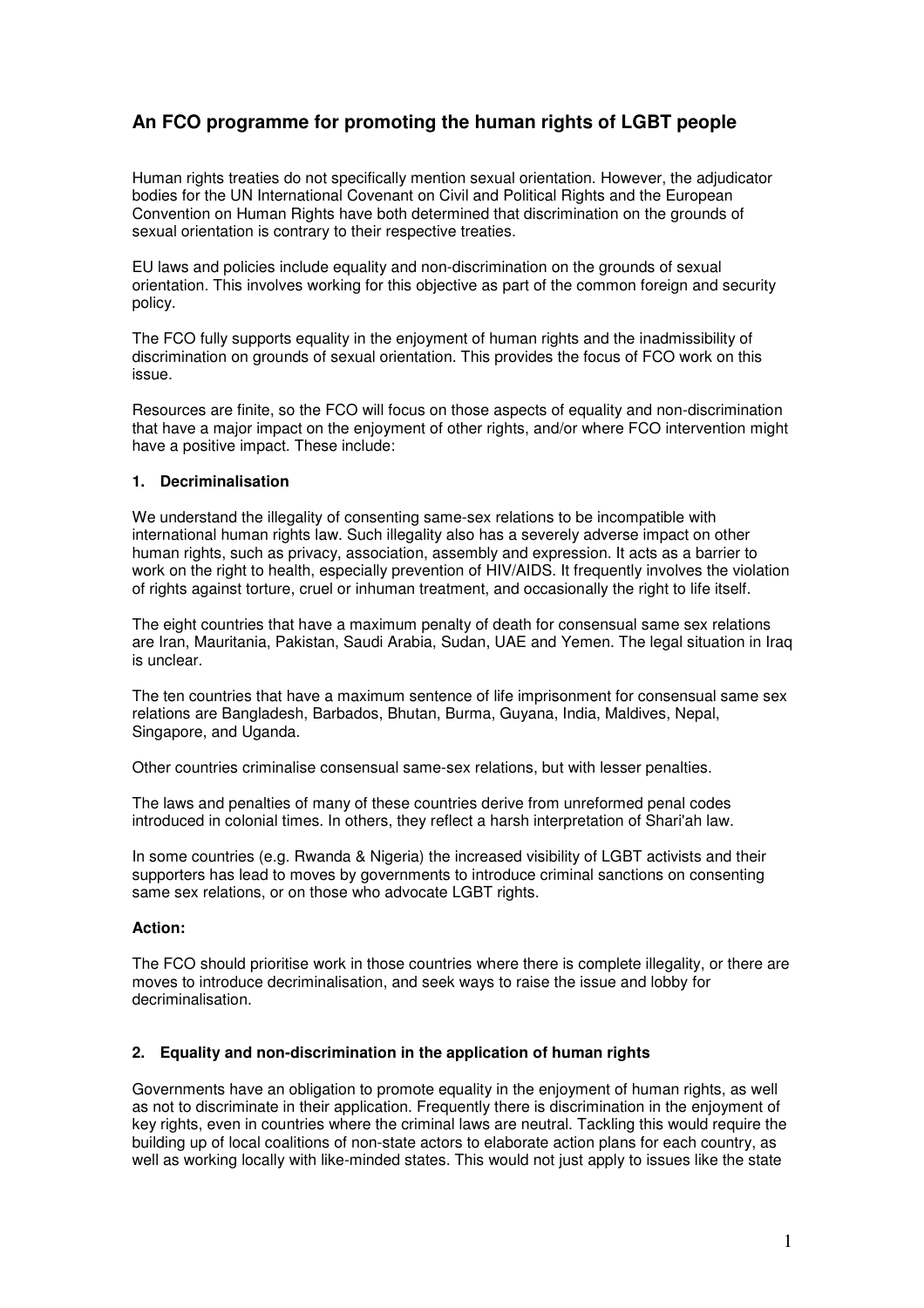of the criminal law, but also to freedom of association and assembly, freedom of expression and privacy.

# **Action:**

The FCO should identify, with the support of the TUC and international LGBT groups like ILGA (International Lesbian and Gay Association) countries where support from Posts and The British Council would provide added value to equality and non-discrimination work.

# **3. Human Rights Defenders**

LGBT activists are often targets for persecution. But others (activists, politicians, lawyers, trades unionists etc) are sometimes targeted if they help promote or defend LGBT rights or are themselves 'accused' of being gay in order to discredit them. This is particularly true where the issues involve freedom of expression, association and assembly, with governments banning public and media discussion of homosexuality, as well as LGBT Pride marches and events.

#### **Action:**

The FCO should ensure that such persons are included among human rights defenders concerning whom the UK will lobby and will engage the support of other governments, especially EU members.

Initial discussion with the TUC suggest that countries of particular concern include Colombia, Egypt, Ghana, Iran, Iraq, Jamaica, Nigeria, Uzbekistan and some of the new democracies of Eastern Europe.

# **4. Sexual health, reproductive rights and health education**

A number of discrete issues are covered in this theme. One is HIV/AIDS and the need to ensure that all sectors of society are included in education and treatment programmes. It is one of the more effective ways to address the issue of illegality and discrimination. It is easier for some countries to address LGBT issues as a matter of public health rather than of human rights. This is more a DfID than FCO lead, and DfID has a good track record. However, the EU Development Policy does not give this issue anything like the same prominence, and there is room for considerable improvement. Decriminalisation is also an issue here, as adverse criminal laws make prevention and treatment much more difficult among people who have same-sex relations.

Another issue concerns reproductive health and the possibility for lesbians to become mothers through IVF or other means. This not only concerns health, but also family life, as lesbian mothers frequently suffer discrimination if they try to bring up a child outside of traditional family structures.

A further issue concerns transsexuals and their right to a private life. Within the countries where the European Convention on Human Rights operates, this has been held to include not just the right to appropriate medical and psychological treatment, but also the right to obtain legal recognition, post surgery, of the gender change.

#### **Action:**

The FCO & TUC will approach DfID to discuss how the UK might influence the EU into giving greater support for HIV/AIDS programmes that include non-discrimination on the grounds of sexual orientation.

The UK should participate in international discussions on gender equality to advocate for the specific situation of lesbians being addressed in terms of their human rights.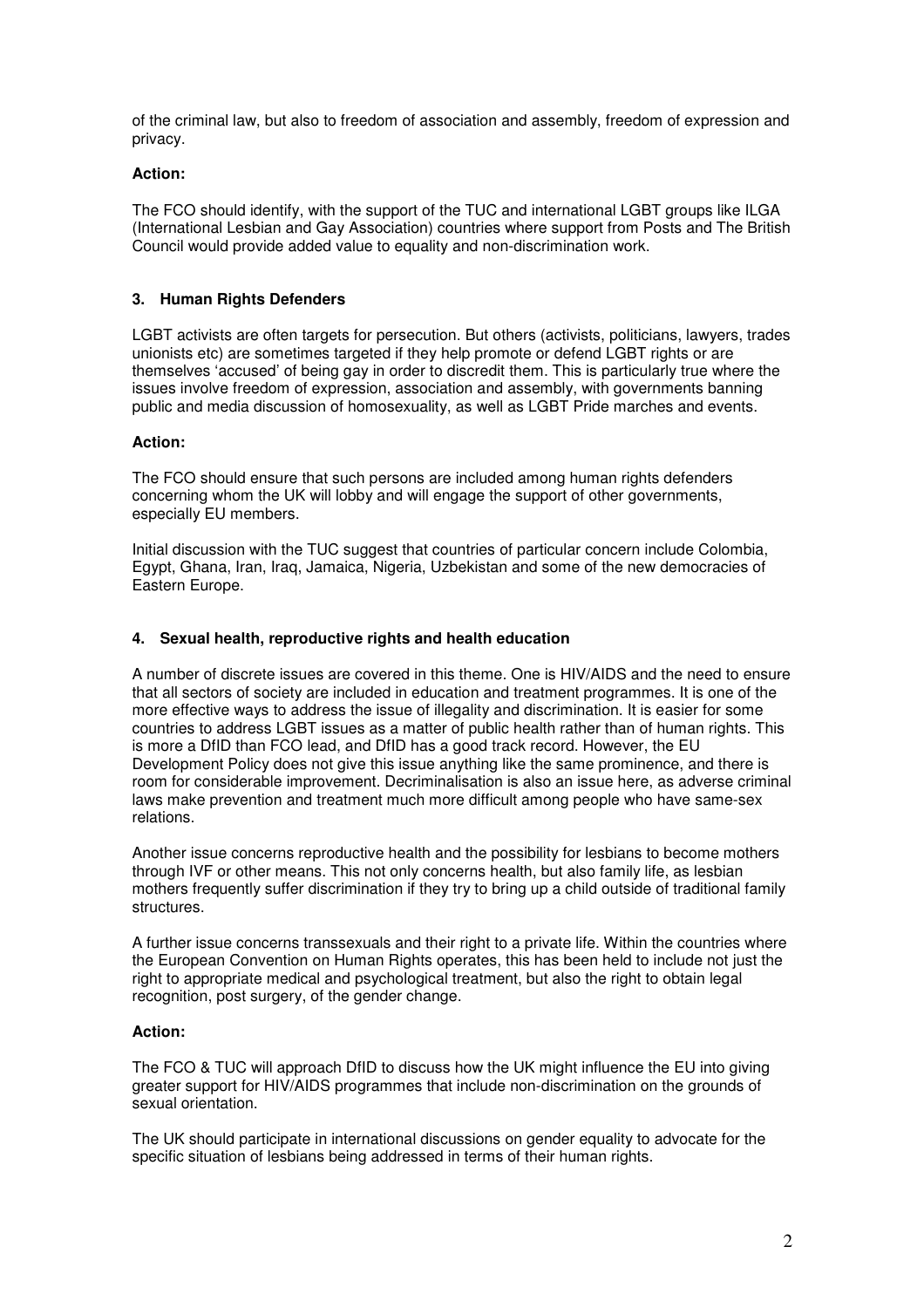On transsexuals, the UK should use its influence to urge countries to adopt the ECHR interpretation of 'private life' in so far as it concerns transsexuals.

# **Where we should work:**

# **5. International Institutions**

There are a number of bodies where the FCO can help to set the agenda and influence the content of work. These include the UN, EU, OSCE, Council of Europe and Commonwealth. In some of these, civil society can be very influential. For each of these it would be necessary to undertake an audit of what they currently do and what they could do more.

# **Action:**

The FCO will invite the TUC/LGBT groups to help undertake this audit, with input from Posts, with a view to identifying opportunities to influence their agendas.

Immediate priorities would be the Commonwealth (the TUC is a very active member of the Commonwealth Trades Union Federation), the OSCE (trying to persuade Uzbekistan and Turkmenistan to decriminalise; looking to include LGBT issues in the tolerance/hate crimes policy debate – we will need to work hard to bring a number of partners on board with this proposal, not least the US).

As regards the EU, the UK should work to ensure that LGBT rights are fully covered in the HOMs Human Rights Fact Sheets, and should encourage the relevant Council Working Groups to address LGBT rights, either in their themes (e.g. in COHOM) or in their regional responsibilities (e.g. COEST, COLAT and so on).

#### **6. Bilateral engagement with key countries**

The UK has strong links and considerable influence in a number of countries. In some of these the issue of human rights and LGBT people is currently under discussion. For example, in India (decriminalisation), Nigeria (bill to outlaw advocacy of gay marriage and gay rights), Uganda and Ghana (through the approach to HIV/AIDS prevention).

Public diplomacy work by Posts has had a positive impact on public debate about changing laws and attitudes (e.g. in Peru on the inclusion of sexual orientation in the anti-discrimination law; in Rwanda in dissuading the Government from criminalising consenting same sex relations in the revised penal code). The use of public diplomacy tools lends credibility to local civil society advocating non-discrimination. However, many Posts are ignorant of FCO policy on this issue and/or regard it as a difficult issue that is better left alone.

#### **Action:**

Posts should be pro-active in supporting non-discrimination, including the use of GOF and departmental budgets where these might have a significant impact. HRDGG should distribute a telegram explaining the UK's policy on non-discrimination and why Posts should be pro-active in this matter. HRDGG should produce guidance for Posts in the form of a toolkit on LGBT rights, similar to those on democratic values and on the rule of law.

# **7. Work with Other Government Departments**

The FCO should liaise closely with DCLG and the new Equality and Human Rights Commission to ensure that UK best practice is made known abroad, and that the same message is being used across Whitehall.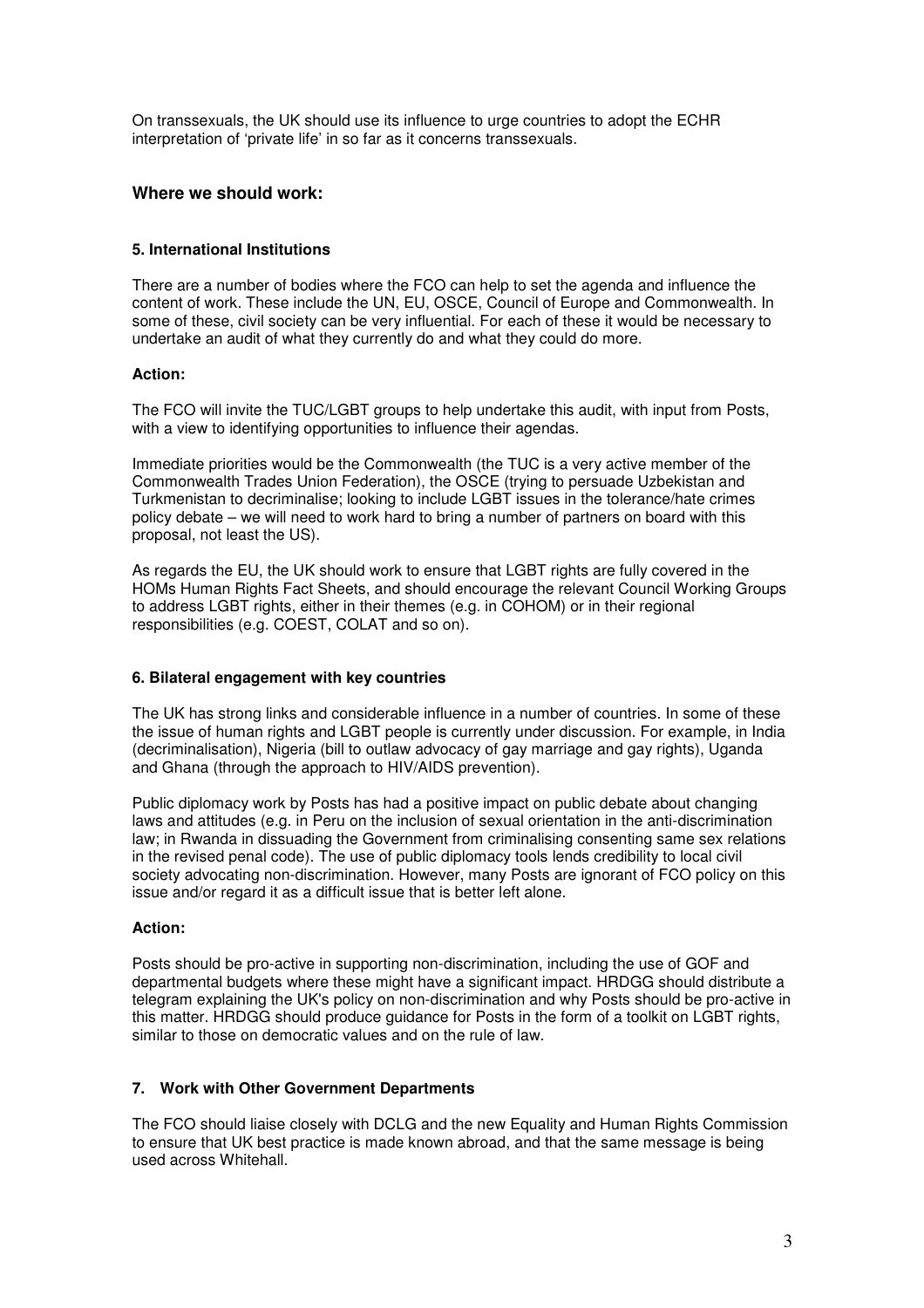# **Action:**

 $\overline{a}$ 

The FCO will meet with relevant Departments to establish an informal e-network so that opportunities for advancing this Programme can be identified and taken.

# **How to Promote and Protect the Human Rights of LGBT People - a toolkit for the FCO**

'Nothing justifies the abuse of basic human rights and fundamental freedoms - neither culture, nor religion, nor tradition. The Government is committed to promoting human rights and fundamental freedoms in all its foreign policies as much as its domestic ones. We include the rights of gay, lesbian, bisexual and transgender people in these efforts.'

Joint statement issued by Meg Munn MP (then DCLG Minister) and Ian McCartney MP (then FCO Minister) marking the international day against homophobia on 17 May 2007.

1. In December 2007, the FCO agreed a programme for promoting the human rights of lesbian, gay, bisexual and transgender (LGBT) people. That includes providing this guidance note to Posts on how they can implement the Programme in their work with host governments.

#### **Who are LGBT people?**

- 2. Lesbians and gay men are homosexuals, people whose sexual orientation is towards the same gender. Bisexuals are people whose sexual orientation is towards both genders. Transgender is the state of one's 'gender identity' (self-identification as male, female, both or neither) not matching one's 'assigned gender' (identification by others as male or female based on physical gender). 'Transgender' does not imply any specific form of sexual orientation. <sup>1</sup>
- 3. Sexual orientation is distinct from sexual activity. Sexual orientation is a sexual attraction towards others that may or may not involve sexual activity. Some people engage in sexual activity with others of the same gender without identifying themselves as being homosexual or bisexual.
- 4. LGBT people are found among all peoples. But among many peoples there are social, cultural, religious, legal or traditional restrictions on people being able to realise their sexual orientation or gender identity where this differs from the majority. This prevents LGBT people from living their lives openly and without discrimination, and from enjoying their human rights.

#### **What are the human rights that concern LGBT people?**

5. All human rights treaties (and many national constitutions) contain lists of protected rights. States are prohibited from violating these rights, as well as required to ensure that rights are given real effect, e.g. through national laws and administrative practices. All human rights treaties include a general prohibition on discrimination in their enjoyment, similar to that mentioned in Article 2 of the Universal Declaration of Human Rights. This states that:

<sup>&</sup>lt;sup>1</sup> These terms were devised in Western States and are not used everywhere. But they are used for convenience in this toolkit.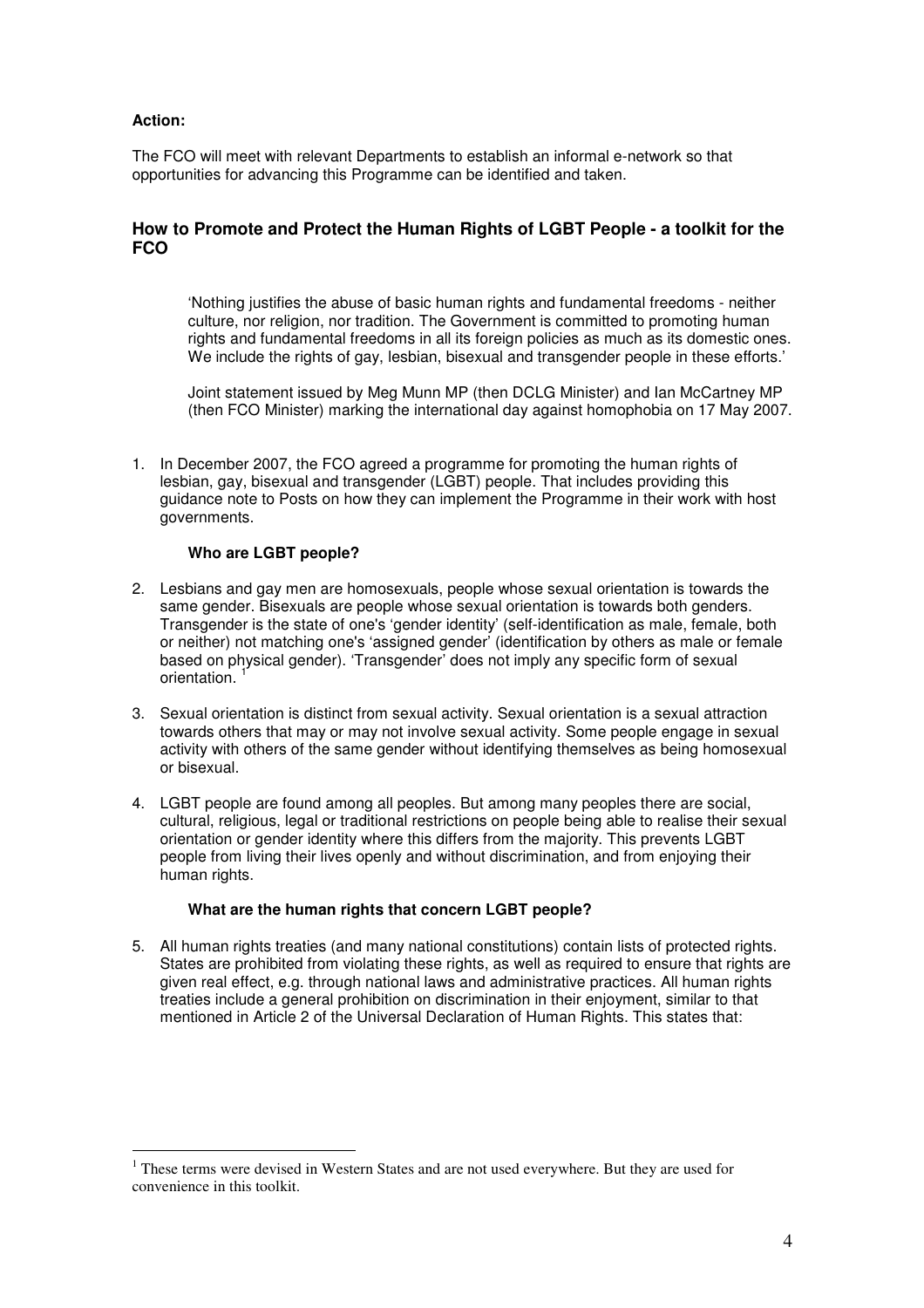'Everyone is entitled to all the rights and freedoms set forth in this Declaration, without distinction of any kind, such as race, colour, sex, language, religion, political or other opinion, national or social origin, property, birth or other status.'

6. The UK position is that, just like all other human beings, LGBT people are entitled to enjoy the full range of human rights, without discrimination. But this attitude is not universally shared.

#### **What specific human rights involving LGBT people are at stake?**

- 7. While all human rights apply to LGBT people, some are of particular importance. The right to life is violated when LGBT people are murdered with impunity either by or with the connivance of the police or other security officials, as happens in a number of countries. LGBT people who are detained are sometimes subjected to torture, cruel, inhuman or degrading treatment. Freedom of expression is essential for LGBT people to argue in favour of ending discrimination in the content and application of the law.
- 8. Freedom of information is necessary both to obtain information from others about how to organise and campaign for equality, as well as medical and sociological information to enable people to protect themselves. Freedom of Association and Assembly are necessary for LGBT people to form organisations that work for self-help and equality, including through public manifestations, such as gay pride marches. The right to privacy is necessary to enable transsexuals to have their new gender recognised by law.
- 9. Religious belief is often used by some to justify discrimination, but freedom of religion guarantees to individuals the right to manifest their beliefs only to the extent that this does not violate the rights of others. Nothing in human rights treaties can be relied upon to deny others the equal enjoyment of their human rights.
- 10. Article 2 of the Convention on the Rights of the Child requires States to ensure that children do not suffer discrimination because of the status of their parents.
- 11. The right to work is essential to enable people to meet their basic needs and to lead a fulfilling life.
- 12. In 2006, a meeting of 29 human rights experts from 25 countries developed a set of international legal principles on the application of international law to human rights violations based on sexual orientation and gender identity to bring greater clarity and coherence to States' human rights obligations. These are known as The Yogyakarta Principles<sup>2</sup>. The UK welcomed these as an important contribution to increasing understanding of these issues, but some of the Principles exceed current UK positions on human rights.

 2 Available at www.yogyakartaprinciples.org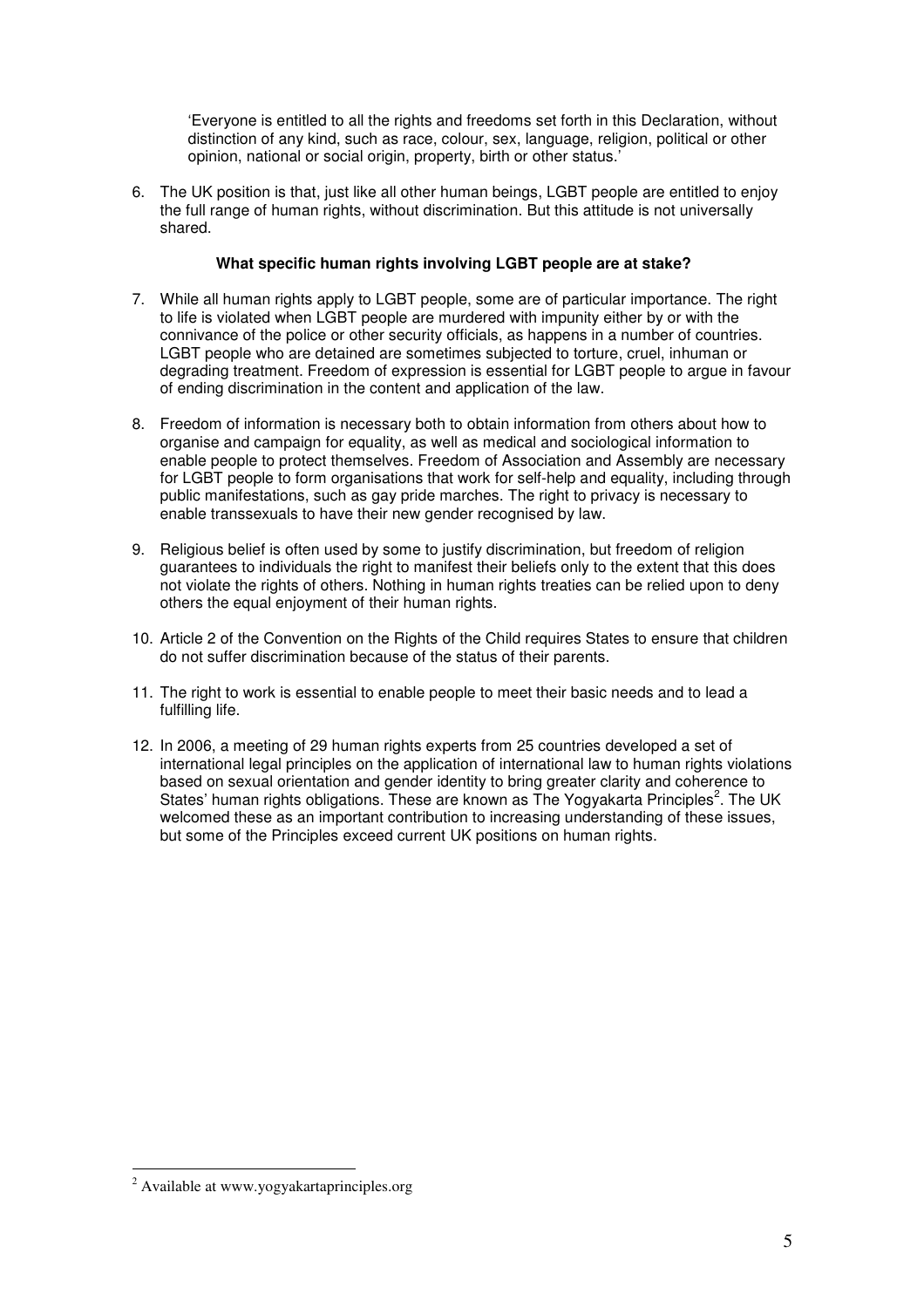#### **Why does the FCO work for the human rights of LGBT people?**

- 13. The UK record on promoting equality and non-discrimination for LGBT people domestically over the previous decade has brought an end to most discrimination in the content and the application of the law inside the UK. The Government has done this as part of its commitment to human rights, and particularly their enjoyment on the basis of equality and non-discrimination. The UK has also supported the efforts at EU level to ensure that all citizens of the EU enjoy equal rights.
- 14. The UK's commitment to promoting human rights as part of its foreign policy is an inclusive one. As we do not accept that there should be distinctions in the enjoyment of human rights at home, so we do not accept this elsewhere. We do not think that democratic governance and sustainable development can take place where groups of people are excluded from enjoying their human rights. In many countries, the laws regulating same sex relations remain unchanged from the British colonial period. The UK may be in a better position to influence change there than some other countries.

#### **Do other countries also work for LGBT rights as part of their foreign policy?**

- 15. Within Europe, Sweden and the Netherlands have specific foreign policies to promote the human rights of LGBT people. Other member states of the EU may not have specific foreign policies but they provide support through the EU common foreign and security policy, and in other international organisations.
- 16. The EU obtained competence to tackle discrimination on the grounds of sexual orientation when Article 13 of the Amsterdam Treaty came into force on 1 May 1999. Since then, the EU has addressed the issue in international fora such as the UN, and in regard to individual country situations through démarches co-ordinated by the Council Working Group on Human Rights, COHOM.
- 17. Outside Europe, Australia, Brazil and Canada have played a leading role in raising equality and sexual orientation at the UN. Brazil has also played a leading role in persuading Mercosur states (Argentina, Brazil, Bolivia, Chile, Colombia, Ecuador, Paraguay, Peru, Uruguay, Venezuela) to consider sexual orientation discrimination as a human rights issue. Argentina and Uruguay (along with Brazil) sponsored the launch of the Yogyakarta Principles. Altogether, some 60 countries have publicly supported positive statements concerning sexual orientation at the UN Commission on Human Rights/Human Rights Council between 2003 and 2008 $3$ . Of these, all except Turkey have also supported positive statements about gender identity.

 $\overline{a}$ 

<sup>&</sup>lt;sup>3</sup> Albania, Andorra, Argentina, Austria, Australia, Belgium, Bolivia, Bosnia, Brazil, Bulgaria, Canada, Chile, Colombia, Croatia, Cyprus, Czech Republic, Denmark, Ecuador, Estonia, Finland, France, Germany, Greece, Guatemala, Hungary, Iceland, Ireland, Italy, Rep. Korea, Latvia, Lichtenstein, Lithuania, Luxembourg, Macedonia, Malta, Mexico, Moldova, Montenegro, Netherlands, New Zealand, Norway, Panama, Paraguay, Peru, Poland, Portugal, Romania, Serbia, Slovakia, Slovenia, Spain, Sweden, Switzerland, Timor Leste, Turkey, Ukraine, UK, Uruguay, USA, Venezuela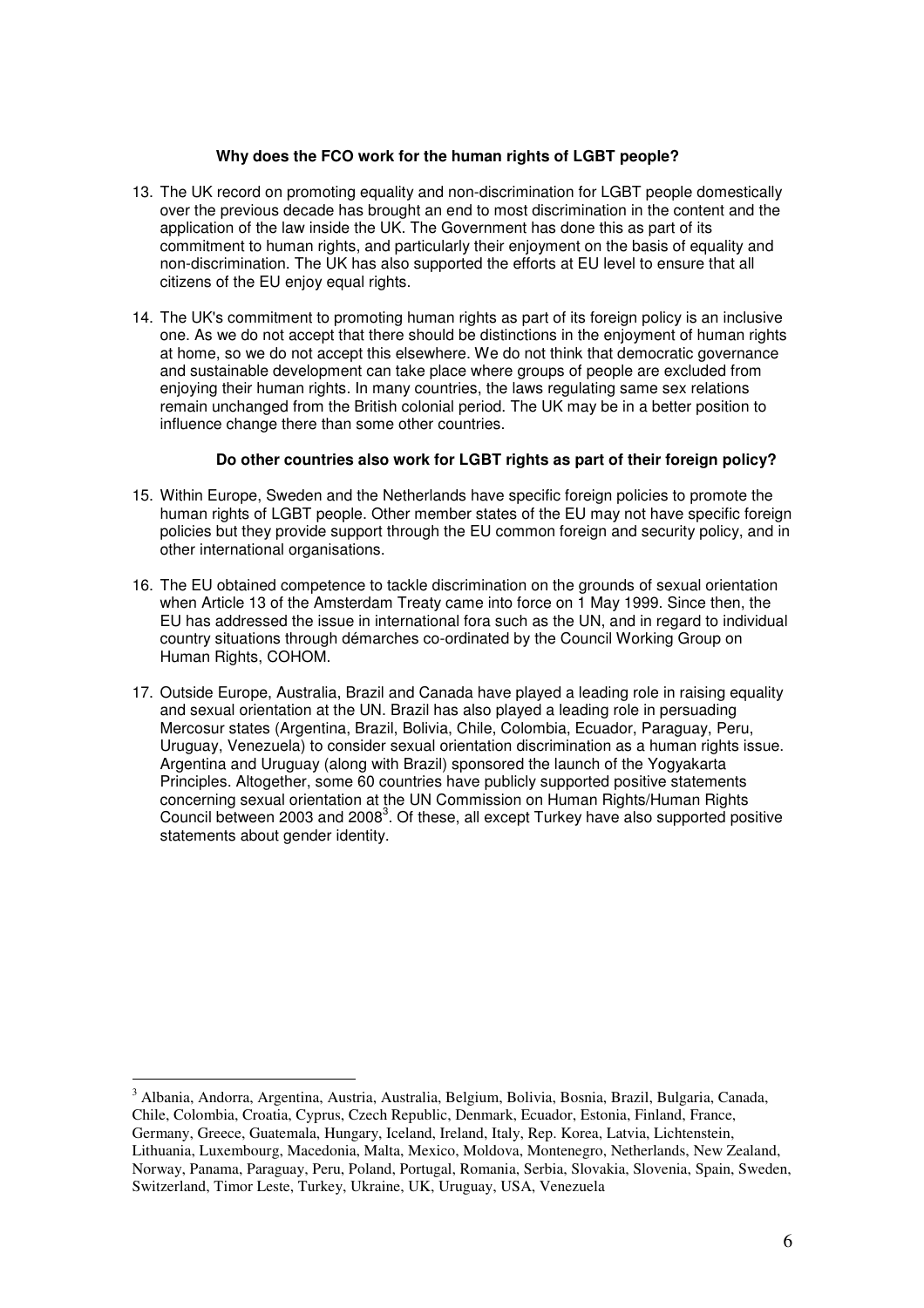#### **What practical steps can a Post take?**

Support efforts of civil society to change laws and social attitudes by:

- providing messages of support when requested
- providing public information on the situation of laws and practices regarding LGBT people in the UK
- encouraging The British Council to include LGBT information in its public information centres
- hosting occasional debates and seminars on relevant issues and including LGBT aspects and speakers
- ensuring that the LGBT aspects are included in local activities promoting British cultural life
- using Post funds to support civil society work for LGBT rights.

#### **Use international mechanisms**

Suggest that visiting UN special rapporteurs, EU Special Representatives and equivalent figures from the Council of Europe, the OSCE and other regional human rights bodies, meet local NGOs that support LGBT equality and non-discrimination. Encourage local groups to include information on the situation of LGBT people in their alternative reports to regional human rights mechanisms as well as the UN bodies. Include such information in material for use in the Universal Periodic Review mechanism of the UN Human Rights Council.

#### **Briefing to visiting UK dignitaries**

Include information on the situation of LGBT people in briefing materials for visiting dignitaries and encourage them to raise the issue with local counterparts.

#### **Charting LGBT rights**

Use the analysis in Annex 3 to track the situation of LGBT people so as to identify progress and setbacks.

#### **Champion for LGBT rights within EU CFSP**

Posts should work alone and/or with other sympathetic EU member states (especially Sweden and the Netherlands) to ensure that the issues relevant to LGBT rights are adequately addressed through CFSP. Such action could include suggesting démarches on egregious human rights abuses. Some member states may actively resist this for their own ideological reasons.

# **Correct information in EU HOMs Report**

Ensure that the EU heads of mission report on human rights in your country is an accurate reflection of the legal and social situation, and that, when updated, it identifies any trends towards equality.

#### **Use political dialogue to raise LGBT rights**

Raise more general issues of equality and non-discrimination in the domestic implementation of human rights standards during regular political dialogue, including under the EU's Partnership and Co-operation Agreements, and the Cotonou Agreement.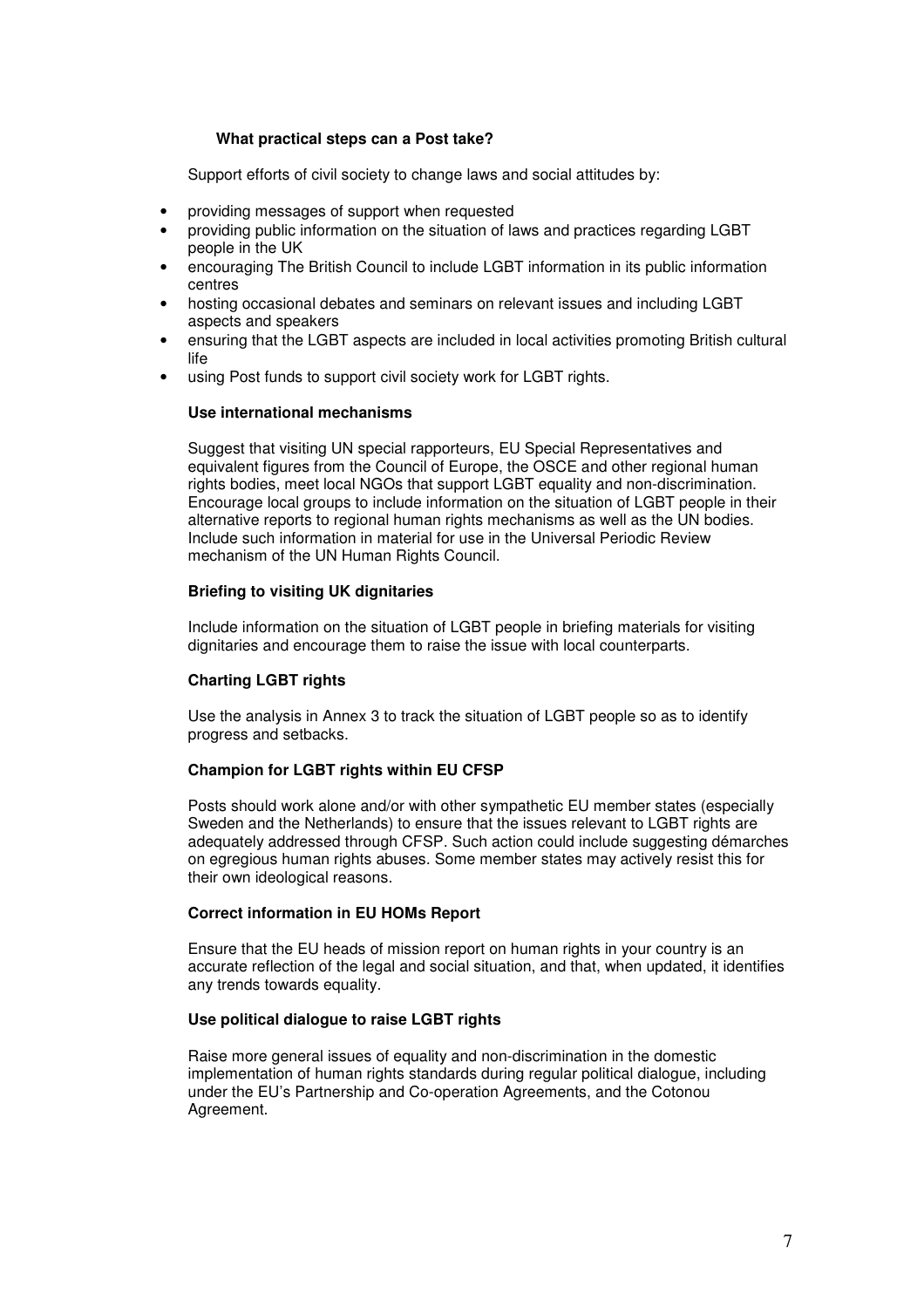# **Co-operation with DFID**

In some countries DFID has programmes that include LGBT people, whether as part of HIV/AIDS prevention or the socially excluded. Posts could work with DFID to help address the underlying causes and support their efforts.

#### **Co-operation in multilateral fora**

Posts working with multilateral fora should join with like-minded States to identify opportunities to advance LGBT equality in the enjoyment of human rights.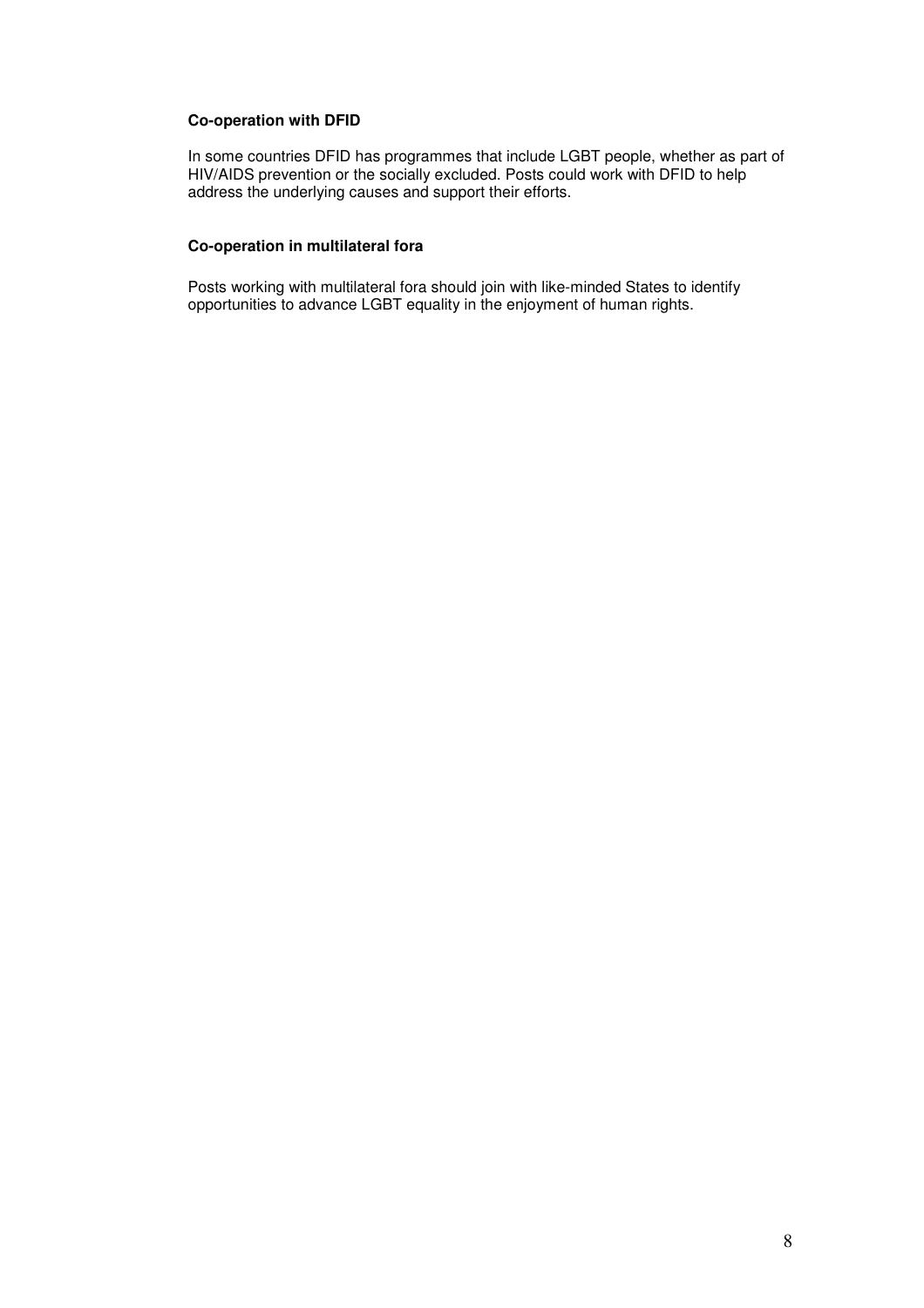# **Annex 1**

**How are the rights of LGBT people interpreted under international human rights law?** 

- a) In recent years, several of the international bodies responsible for monitoring and adjudicating international human rights treaties have interpreted the non-discrimination clause in these treaties to include sexual orientation.
- b) In 1994, the **UN Human Rights Committee** (established under the International Convention on Civil and Political Rights) examined the law of Tasmania forbidding male homosexual acts for its compatibility with Article 17 of the ICCPR. This forbids 'arbitrary or unlawful interference' with privacy. The Committee decided that this law was 'arbitrary', as it did not meet the test of reasonableness. More importantly, it held that the term 'sex' in Article 26 ICCPR, which requires equality and non-discrimination in the law, 'is to be taken as including sexual orientation.<sup>4</sup>
- c) The Committee now regularly scrutinises States Parties compliance reports in the light of this interpretation, which has also been increasingly followed by other UN bodies such as the UN Committee on Torture and the UN Working Group on Arbitrary Detention.
- d) In taking this decision, the Committee followed the jurisprudence of the **European Court of Human Rights**. In 1981, the Court ruled that the law in Northern Ireland criminalising male homosexual acts was an unreasonable interference in private life. It stated that hostility on moral grounds towards male homosexuality was not a sufficient ground to justify prohibition, as tolerance and broadmindedness are characteristics of a democratic society to which it had to have regard. <sup>5</sup> In subsequent years, it has ruled against discrimination in the age of consent to sexual activity, discharging people from the armed forces because of their sexual orientation, refusing child custody to a father because of his sexual orientation, and refusing to allow a same sex partner to inherent a tenancy in circumstances where an opposite sex partner could do so.
- e) In 2002, the Court ruled that a transgender person who had undergone gender reassignment was entitled to have this change recorded in her birth certificate, and was entitled to marry in her new gender.<sup>6</sup>
- f) There are no decided cases under the **American Convention on Human Rights** or **African Charter on Human and Peoples' Rights** relating to discrimination on the grounds of sexual orientation at present.
- g) The **International Labour Organisation** (ILO) in 1998 agreed a Declaration on Fundamental Principles and Rights at Work. Principle four requires ILO members to promote and realise the elimination of discrimination in respect of employment and occupation. The ILO includes discrimination on the ground of sexual orientation in this principle. **Can discrimination on the grounds of sexual orientation ever be justified under**
- **international human rights law?**  h) For discrimination (i.e. a difference in treatment) to be permitted by law, it has to be based on 'reasonable and objective criteria'. What such criteria might cover is still evolving under
- international human rights law, which is a living instrument that is constantly being developed by judicial bodies. Courts have repeatedly stated that where sexual orientation is in issue, there is a need for particularly convincing and weighty reasons to justify a difference in treatment.

 $\overline{a}$ 

<sup>4</sup> Nicholas Toonen v. Australia, Opinion of 4 April 1994

<sup>5</sup> Jeffrey Dudgeon v. UK Judgment of 22 October 1981

<sup>6</sup> Christine Goodwin v. UK Judgment of 11 July 2002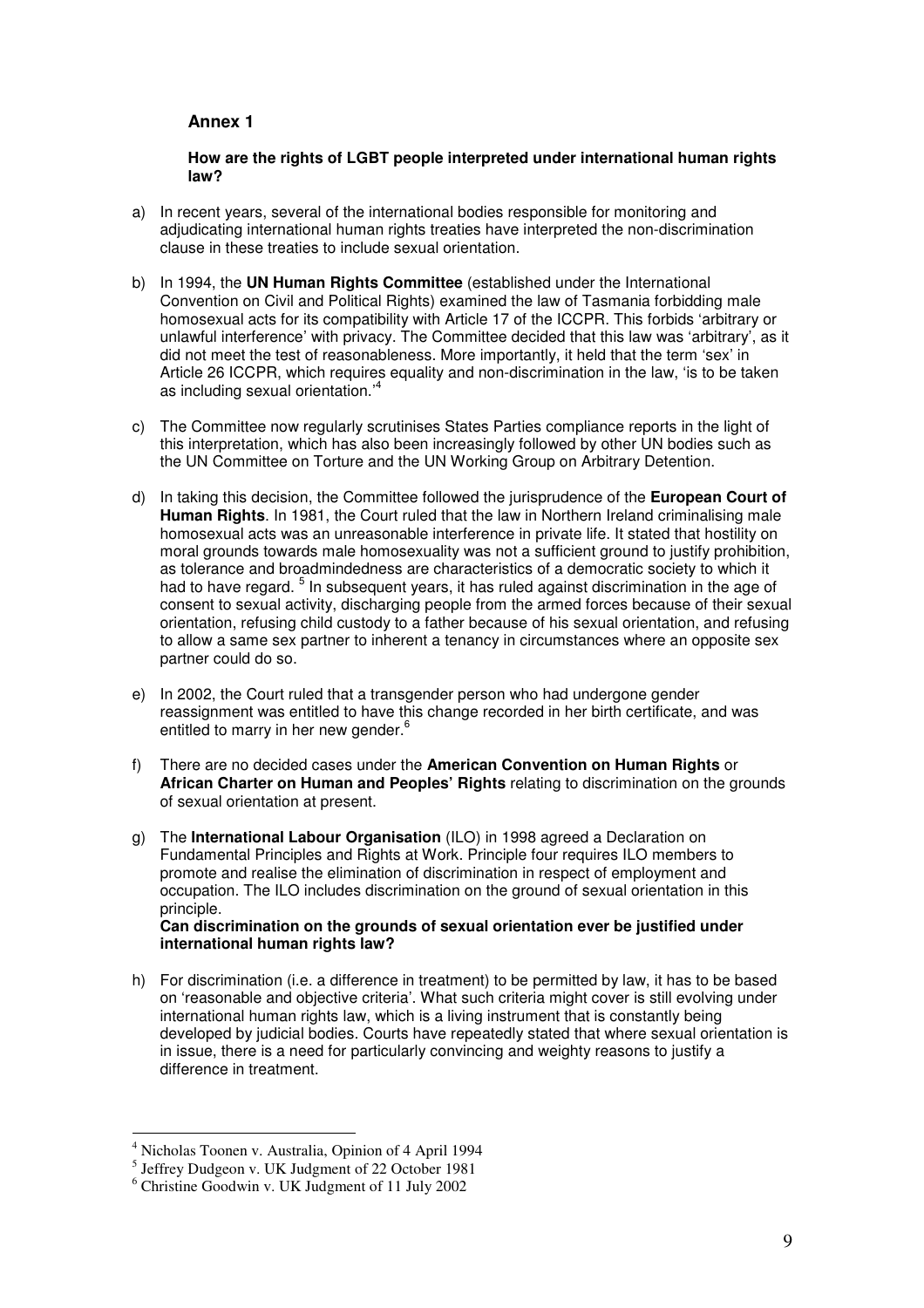- i) In 2003, the **UN Human Rights Committee** decided<sup>7</sup> that the law restricting an army pension to a heterosexual spouse or a heterosexual couple living as partners, and which excluded homosexual couples, violated Article 26 ICCPR as it had no objective and reasonable justification. The State did not attempt to justify the difference in treatment. In 2007, the Committee followed this decision in another case<sup>8</sup> by deciding that a provision in Colombian law that did not permit the transfer of pension benefits between homosexual partners (unlike heterosexual partners) also violated Article 26. The Committee rejected the State's argument that it was trying to protect heterosexual unions rather than to discriminate against other types of union.
- j) The **UN Special Rapporteurs** have increasingly included specific reference to the human rights of LGBT people in their reports. In 1999, the Special Rapporteur on Extrajudicial, Summary and Arbitrary Executions, Asma Jahangir, was the first to include individual cases of severe persecution of sexual minorities in her reports to the UN Commission on Human Rights. In consequence, some members of the Commission accused her of going beyond her mandate. She has continued to investigate violations of the right to life of sexual minorities in her reports and missions to various countries. Ms Jahangir has studied issues such as the climate of impunity surrounding crimes against LGBT people, laws prescribing capital punishment for homosexual relationships, and the link between violence and the criminalisation of matters involving sexual orientation.
- k) In 2001, the Special Rapporteur on Freedom of Expression, Abid Hussain, held a groundbreaking meeting with transgender activists while on an official mission to Argentina. In November, 2001, the Special Representative on Human Rights Defenders, Hina Jilani, met with Colombian LGBT organisations working with members of sexual minorities, people living with HIV/AIDS and sex workers during her stay in the country. Also in November 2001, the then Special Rapporteur on Torture, Sir Nigel Rodley, raised the issue of torture and discrimination against sexual minorities for the first time before the UN General Assembly in New York. The Special Rapporteur on the Right to Health, Paul Hunt has also explored the issue of sexual orientation discrimination in some of his annual reports (notably the 2004 Report to the UN Commission on Human Rights<sup>9</sup>). Although the reports of UN Special Rapporteurs do not carry the same weight as decisions of the UN Human Rights Committee or Courts, they are nonetheless useful as tools to interpret human rights standards.

#### **Approaches to 'discrimination' within regional human rights bodies**

l) In Europe, in applying the reasonable and objective test, the **European Court of Human Rights** has condemned discrimination on the grounds of sexual orientation usually when considering the right to respect for private life<sup>10</sup>, but not when considering the right to respect for family life<sup>11</sup>.

Discharging homosexuals from the armed forces - Lustig-Prean & Beckett v UK (1999) Refusing child custody to a father because of his sexual orientation - Salgueiro Da Silva Mouta v. Portugal (1999)

 $\overline{a}$  $7$  Young v. Australia, Communication no. 941/2000;

<sup>8</sup> X v. Colombia, Communication no. 1361/2005

<sup>9</sup> E/CN.4/2004/49

<sup>10</sup> Discrimination in the age of consent for male sexual acts - Sutherland v. UK (1996)

Refusing to recognise the gender status of transsexuals - Goodwin v. UK (2002)

Refusing to recognise a surviving same-sex partner as a 'life companion', akin to a spouse, who could inherit a tenancy - Karner v. Austria (2003).

 $11$  Refusing recognition of a female-to-male transsexual as the legal 'father' of his partner's child conceived by AID - X,Y & Z v. UK (1997); Refusing to allow a gay man to adopt a child - Frette v.

France (2002), although where domestic law does allow single parent adoption, an adverse decision based on sexual orientation would violate Article  $8 - EB$  v. France (2008). This issue is the subject of a case pending (May 2008) before the Court – Schalk & Kopf v. Austria.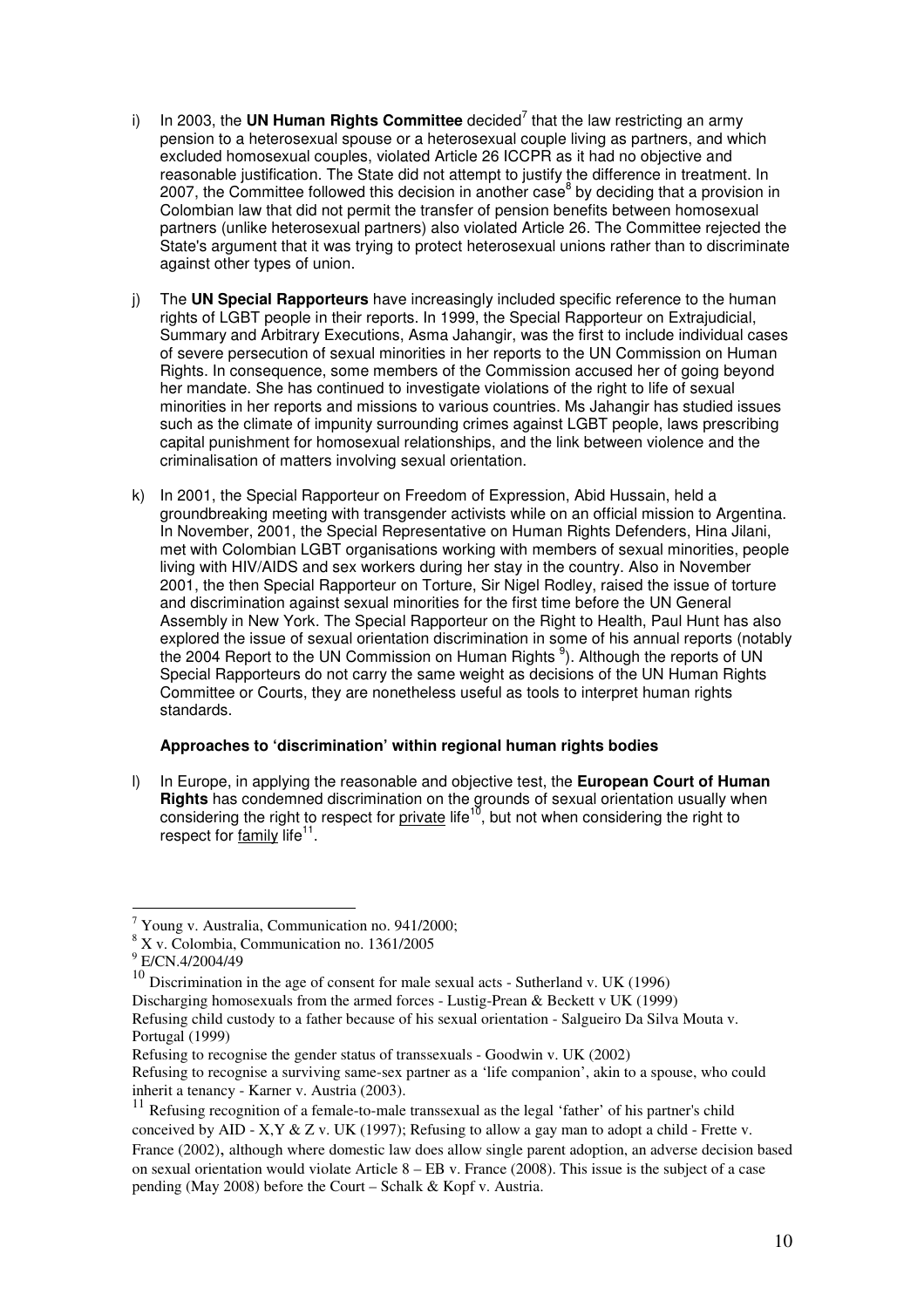- m) Within the **European Union**, there is a general prohibition on discrimination on the grounds of sexual orientation in employment<sup>12</sup>. Article 21 of the 2000 Charter of Fundamental **Rights of the European Union** calls for the prohibition of any discrimination, including on the ground of sexual orientation. But this Charter is not yet binding on member states. As regards the legal recognition of same sex partnerships, the situation within the EU is still evolving. Three member states have the right to marry (Belgium, the Netherlands, Spain). Nine member states have legal partnerships that mirror marriage (Czech Republic, Denmark, Finland, Germany, Hungary, Portugal, Slovenia, Sweden, UK). Two member states have civil contracts (France, Luxembourg). The remaining thirteen member states have no legal provisions.
- n) Under the American Convention of Human Rights, the **Inter-American Commission of Human Rights** declared admissible a complaint against Colombia about prison rules that allowed conjugal visits for unmarried heterosexual couples but not homosexual ones.<sup>13</sup> But the case did not go on to a full hearing as the Supreme Court of Colombia overturned the prohibition on homosexual conjugal visits in October 2001 on the ground that it was unlawful discrimination.
- o) This brief survey demonstrates that laws that impose a blanket prohibition on consensual homosexual activity are not compatible with international human rights law. Where legal discrimination exists, the onus is on the State to prove that it is reasonable and objective. This is an evolving area of law but the trend is to limit the scope of discrimination.

 $\overline{a}$ 

 $12$  Council Directive 2000/78/EC. In the Maruko case, the European Court of Justice ruled that this directive required that any benefits connected with employment had to apply equally to homosexual as to heterosexual couples where there is legal recognition of such couples in a member state – judgment of 1 April 2008.

<sup>13</sup> Marta Lucia Alvarez Giraldo v. Colombia Report 71/99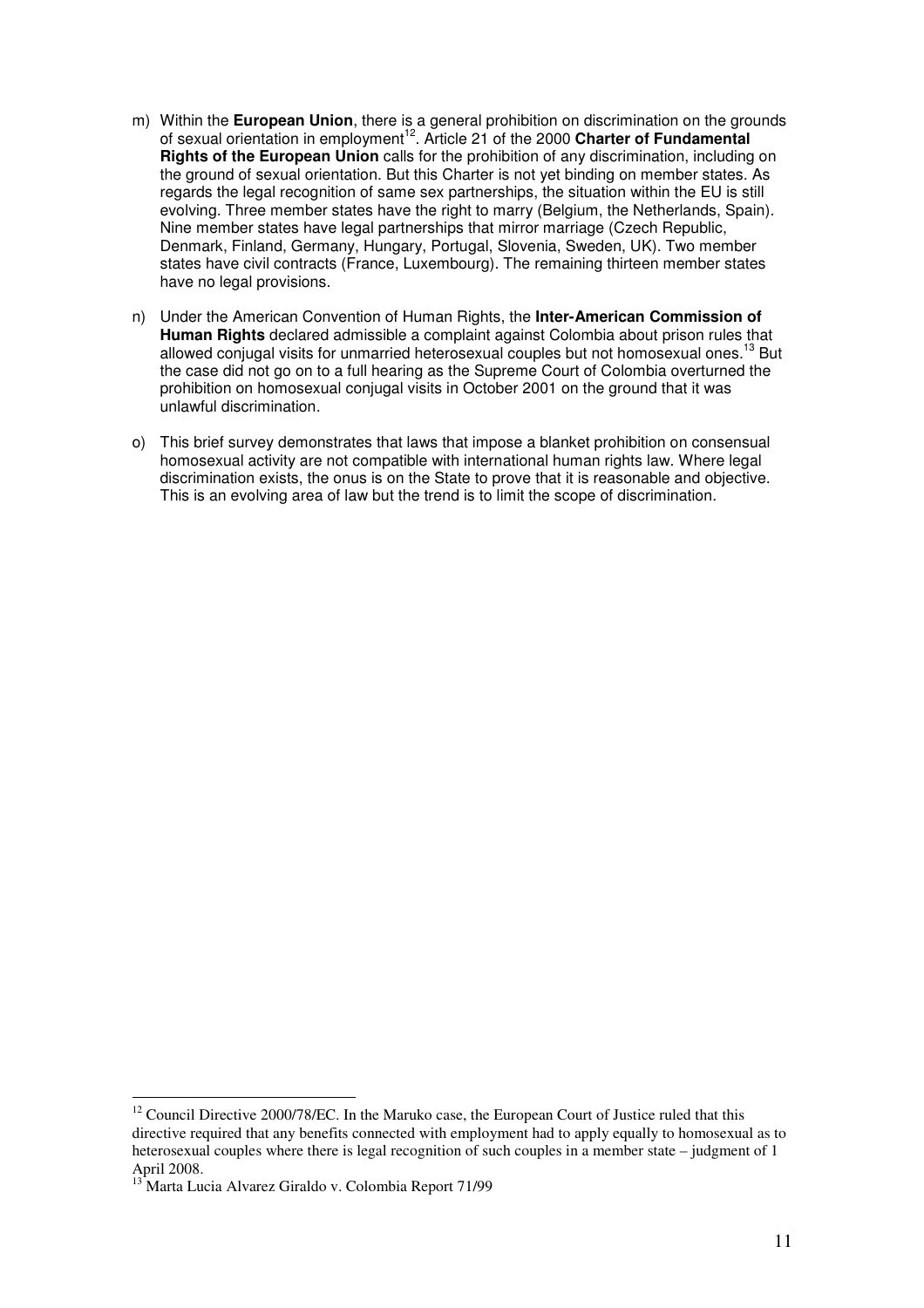# **Annex 2**

#### **Some common questions you may meet and suggested lines for answers**

Q. Why should we allow homosexuality here, as it is a Western practice? A. Homosexuality exists among all people and has done so since the start of recorded history. It was not something invented, or is only practised, in Western countries.

Q. Our culture and traditions do not accept homosexuality.

A. Customs and traditions are constantly changing with time, in the light of new knowledge and understanding. This happens everywhere. Once women were treated as inferior to men in every culture and tradition, but very few have that attitude nowadays. Culture and tradition cannot justify denying people their human rights.

Q. Our laws are based on traditional beliefs and should continue to reflect these.

A. Governments should lead their people and not simply follow public opinion. For example, many countries once tolerated female circumcision, but nowadays all governments are leading their people to reject this - by making it illegal, by educating them and by publicity. International human rights treaties provide for the equal treatment under the law of people who have different characteristics – such as race, gender, ethnic origin, and so on. This includes sexual orientation. So human rights provisions require that States work to end legal discrimination on the grounds of sexual orientation.

Q. If we accept these changes, we will open the door to immorality.

A. Human rights do not depend on - and are not subject to – different interpretations of morality. In any event, immorality is a changing concept. For example, slavery was once considered to be morally acceptable and was lawful in most countries, including the UK. But nowadays all countries regard slavery as totally immoral and have outlawed it.

Q. If we allow homosexuality, we will be encouraging the spread of HIV/AIDS.

A. HIV is transmitted in several different ways. In many parts of the world, for example, transmission of the virus is overwhelmingly through heterosexual sex. The evidence from medical experts, accepted by the UN WHO, is that it is more difficult to prevent the spread of HIV if people who are at risk - including gay and bisexual men who do not practise 'safe sex' are deterred from getting tested if their relationships are outlawed. Legally banning gay sex won't stop it happening, but it will increase the risk of people not hearing the message about safe sex.

Q. Our religion forbids homosexuality/bisexuality/ transgenderism, and our laws reflect our religion.

A. Religions require their own adherents to do or refrain from specific things, but these requirements do not apply to people of other faiths or of no faith. The law should guarantee the same rights to everyone in the territory. Your State has committed itself to guarantee human rights to everyone. If people of any religion choose not to exercise their rights, that is their business. But if LGBT people– including those of your religion – wish to exercise their rights they should be able to do so.

Q. Accepting this will undermine marriage, which is the cornerstone of our society. A. Recognising the human rights of one group of people does nothing to undermine the human rights of others. The right of people to marry will not be affected in any way, so it is difficult to see how marriage can be undermined in such circumstances. No one should be pressurised into unwanted marriage; that is not likely to lead to a successful marriage.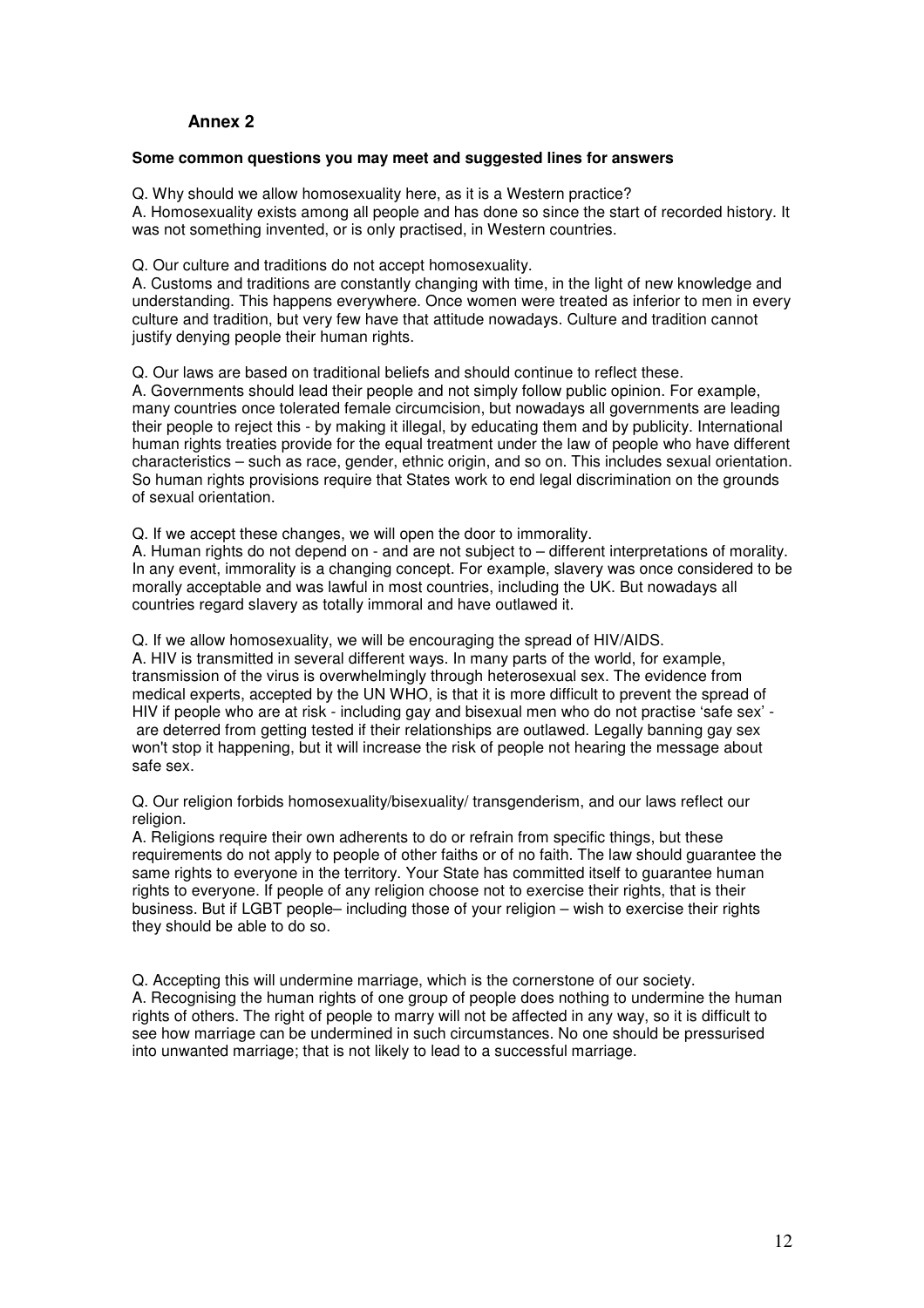| <b>Human Rights Issue</b>                                                                                                                  | <b>Indicators</b>                                                                                                                                                                                                                                                                                              | <b>Sources of information</b>                                                                                                                               |
|--------------------------------------------------------------------------------------------------------------------------------------------|----------------------------------------------------------------------------------------------------------------------------------------------------------------------------------------------------------------------------------------------------------------------------------------------------------------|-------------------------------------------------------------------------------------------------------------------------------------------------------------|
| <b>Right to privacy</b><br>1.                                                                                                              |                                                                                                                                                                                                                                                                                                                |                                                                                                                                                             |
| 1.1 Is criminal law used to<br>penalise consenting same sex<br>relations?                                                                  | Do police arrest people on<br>suspicion of same sex<br>relations? Are people tried and<br>punished for such relations?                                                                                                                                                                                         | Criminal code; newspaper<br>reports; crime statistics;<br>NGOs, Blogs and<br>Websites                                                                       |
| 1.2 Are other laws concerning<br>morality or public order used to<br>outlaw same sex relations, de<br>facto?                               | Do the authorities raid private<br>parties, or prevent people<br>advertising for companions on<br>internet sites?                                                                                                                                                                                              | Newspaper reports;<br>NGOs; criminal code;<br>associations of lawyers.                                                                                      |
| 1.3 Are there differences in the<br>age of consent for<br>heterosexual and homosexual<br>acts? Are these enforced?                         | Are there investigations and/or<br>prosecutions? Do young<br>people under the age of<br>consent get punished for same<br>sex acts where they would not<br>be for sexual acts with the<br>opposite sex?                                                                                                         | Newspaper & website<br>reports of court cases;<br>NGOs; criminal codes;<br>police reports.                                                                  |
| 1.4 Can transgender people<br>change their gender<br>designation in official<br>documents?                                                 | Does the law and/or<br>administrative regulation<br>permit this?                                                                                                                                                                                                                                               | Official registration<br>agencies. LGBT NGOs.                                                                                                               |
| 1.5 Can transgender people<br>marry in their reassigned sex?                                                                               | Does the law on marriage<br>permit this?                                                                                                                                                                                                                                                                       | Legal associations.<br>Officials authorised to<br>conduct marriages.                                                                                        |
| <b>Right to Association</b><br>2.                                                                                                          |                                                                                                                                                                                                                                                                                                                |                                                                                                                                                             |
| 2.1 Can LGBT people establish<br>associations to represent their<br>interests?                                                             | Does the law forbid such<br>associations? If not, are they<br>effectively outlawed by official<br>harassment? Does<br>membership involve any<br>adverse consequences for the<br>members? Do associations<br>feel obliged to conceal their<br>true vocations by using<br>euphemisms?                            | Law on<br>NGOs/associations.<br>Existence of websites.<br>Reports of NGOs. Trades<br>Unions.                                                                |
| 3.<br>Freedom of<br><b>Assembly</b>                                                                                                        |                                                                                                                                                                                                                                                                                                                |                                                                                                                                                             |
| 3.1 Can LGBT associations<br>organize public events, like<br>Gay Pride Marches or cultural<br>or social events?                            | Do such events take place<br>without excessive official<br>obstacles? Do the police<br>protect the events if there is<br>public hostility? Is pressure put<br>on owners not to hire premises<br>for LGBT events?                                                                                               | News reports; NGO<br>reports; websites of local<br>civil liberties/ LGBT<br>groups;                                                                         |
| Freedom of<br>4.<br>Information &<br><b>Expression</b>                                                                                     |                                                                                                                                                                                                                                                                                                                |                                                                                                                                                             |
| 4.1 Does the law permit<br>journals/websites/radio/TV<br>programmes/films that feature<br>LGBT subjects? Can these<br>effectively operate? | Are journals available on<br>public sale? Can radio, TV<br>shows & films feature aspects<br>of LGBT life? Is reporting<br>LGBT issues intended to be<br>informative or to incite hatred?<br>Is there official pressure on<br>distributors and broadcasters<br>to discourage positive images<br>of LGBT people? | Appearance on<br>newsstands around the<br>country. Newspaper &<br>Website reports. Human<br>rights & LGBT NGO<br>reports. Discussions with<br>media groups. |

# **Annex 3 Analysis of situation regarding LGBT human rights issues**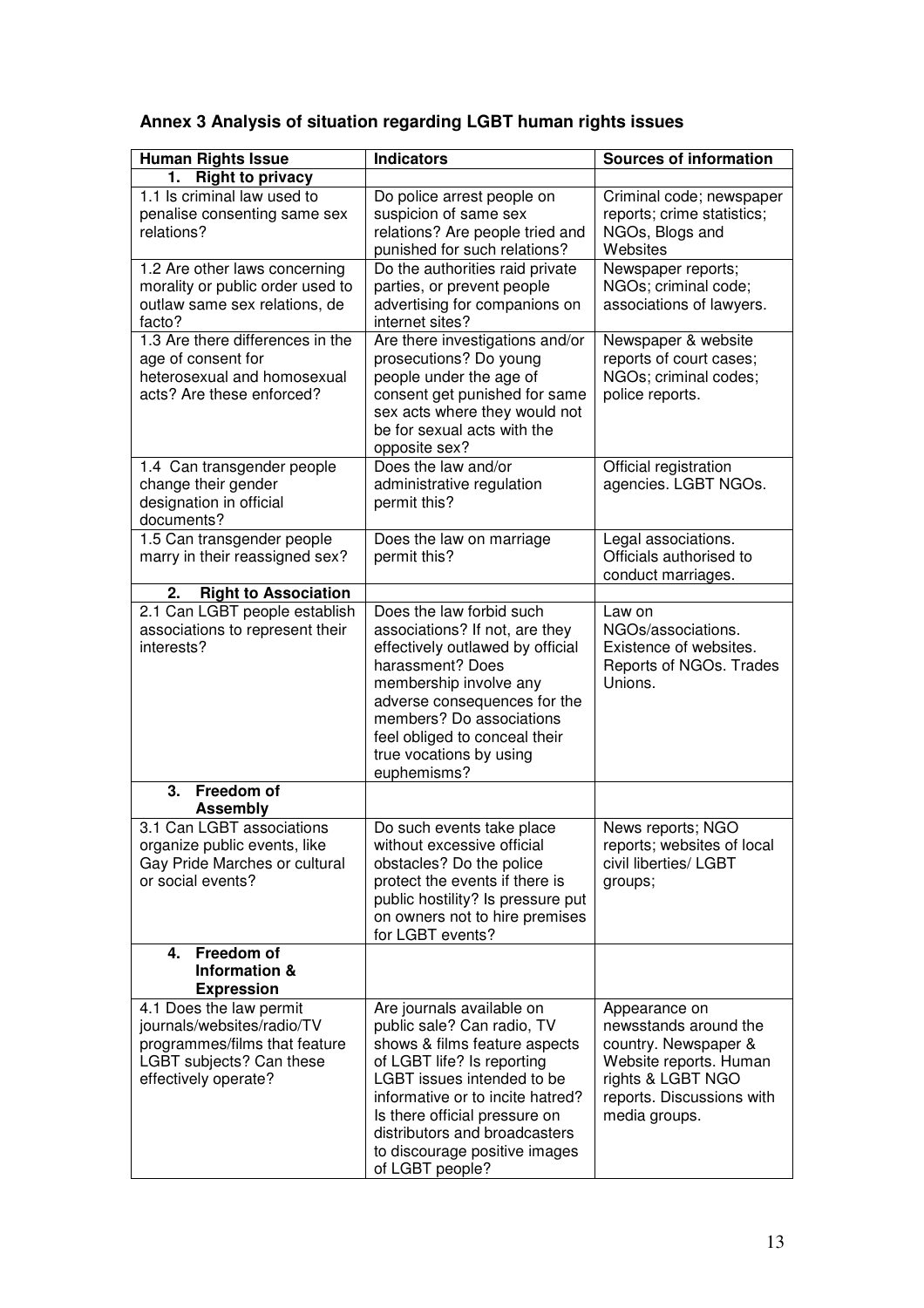| 4.2 Do educational institutions<br>provide objective information<br>on sexual orientation & gender<br>identity?  | Does sex education in schools<br>deal with this? Do text books<br>include such information?                                                                                                                                                                           | Teachers' Associations.<br>Ministry of Education.<br><b>Student Unions, Trades</b><br>Unions                                   |
|------------------------------------------------------------------------------------------------------------------|-----------------------------------------------------------------------------------------------------------------------------------------------------------------------------------------------------------------------------------------------------------------------|--------------------------------------------------------------------------------------------------------------------------------|
| <b>Right to Work</b><br>5.                                                                                       |                                                                                                                                                                                                                                                                       |                                                                                                                                |
| 5.1 Do people who are known,<br>or suspected, to be LGBT<br>suffer legal discrimination in<br>the right to work? | Do LGBT people have to hide<br>their sexual orientation/gender<br>identity at the workplace? Are<br>they lawfully dismissed if their<br>LGBT status is discovered? Is<br>there any legal protection<br>against discrimination on the<br>ground of sexual orientation? | Newspaper and website<br>reports. LGBT groups &<br>blogs. Trades Unions.                                                       |
| <b>Right to health</b><br>6.                                                                                     |                                                                                                                                                                                                                                                                       |                                                                                                                                |
| 5.1 Do LGBT people enjoy<br>equality in access to health<br>facilities for issues relevant to<br>them?           | Is there adequate information<br>on HIV/AIDS/STD prevention<br>targeting LGBT people? Are<br>some health services denied<br>to LGBT people, e.g.<br>reproductive health care for<br>lesbians?                                                                         | LGBT groups;<br>professional medical<br>associations; Ministry of<br>Health.                                                   |
| 5.2 Can transgender people<br>obtain health care appropriate<br>to their condition if it is<br>available?        | Are psychiatrists and doctors<br>permitted to assist<br>transgender people to change<br>their gender?                                                                                                                                                                 | Ministry of Health;<br>professional associations<br>of doctors and<br>psychiatrists; patient<br>organisations; LGBT<br>groups. |

#### **Information resources on the Web**

www.ilga.org

Website of the International Lesbian and Gay Association, a network of LGBT groups around the world. ILGA also has regional organisations with their own websites:

www.africa-ilga.org www.america\_latina\_caribe.ilgo.org www.asia.ilga.org www.ilga-europe.org

www.ai-lgbt.org Website of Amnesty International LGBT network

www.hrw.org/doc/?t=lgbt Website of Human Rights Watch LGBT issues

www.mask.org.za Website with focus on LGBT issues in Africa

www.icj.org/news\_multi.php3?id\_groupe=3&id\_mot=447&lang=en Website of the International Commission of Jurists, with many documents relating to LGBT and human rights.

www.iglhrc.org

Website of the International Gay & Lesbian Human Rights Commission

http://www.coe.int/t/commissioner/default\_en.asp

Website of the Council of Europe's Commissioner for Human Rights, who has an adviser sexual orientation issues in his office.

www.pinknews.co.uk